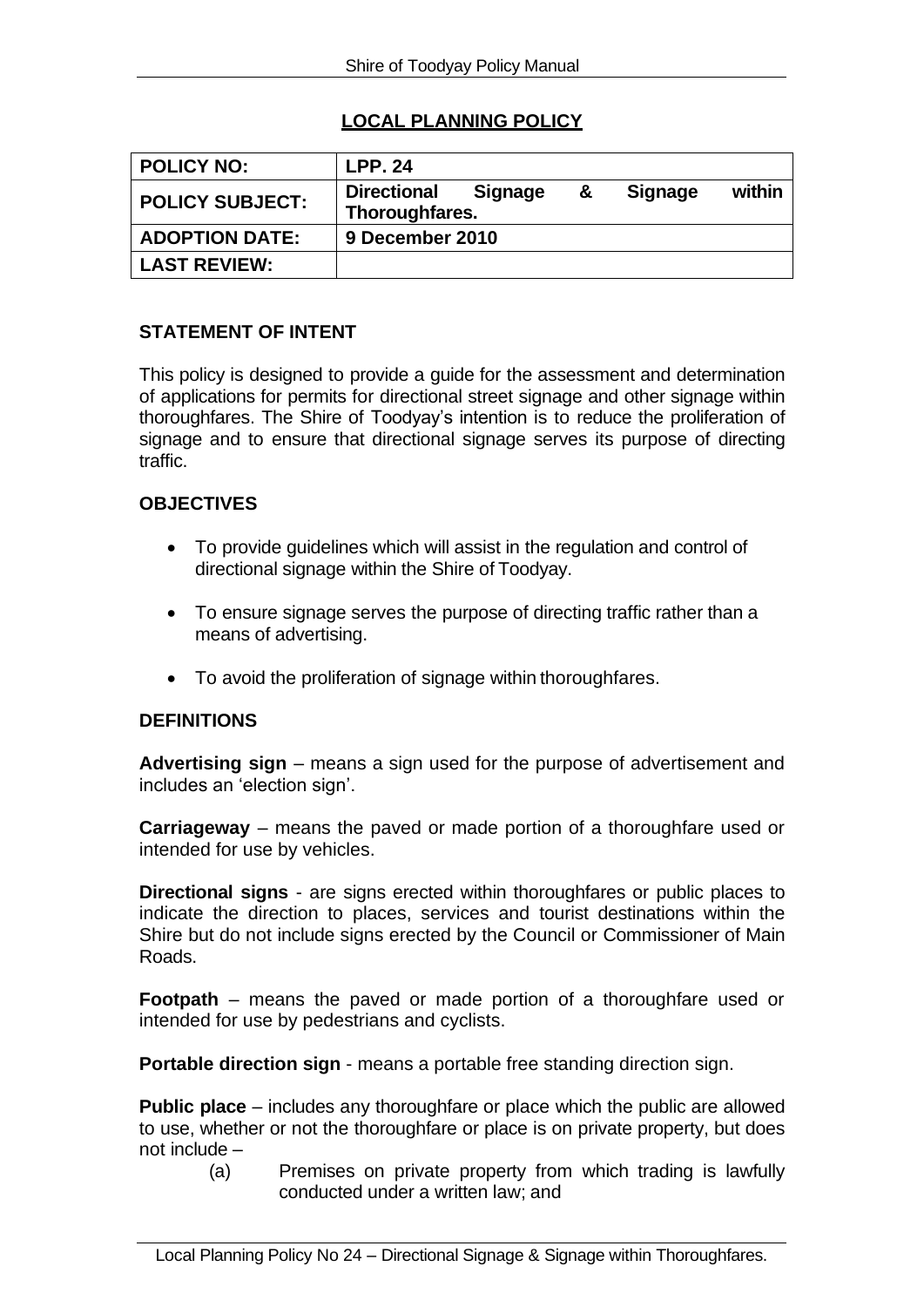(b) Local government property.

**Signage or Signs -** means any word, letter, model, sign, placard, board, notice, device or representation, whether illuminated or not, used for the purposes or advertisement, announcement or direction and includes any hoarding or similar structure used for the display of advertisements. The term includes any airborne device anchored to any land or building, the painting of any building and any vehicle or trailer or other similar object placed or located so as to serve the purpose of advertising.

**Thoroughfare** – means a road and includes structures or other things appurtenant to the thoroughfare including footpaths, kerbs and verges.

## **STATUTORY POWERS**

This Local Planning Policy is made pursuant to Clause 2.2 of the Shire of Toodyay Local Planning Scheme No 4. It also provides clarification of Clause 3.2 of the Shire of Today's Thoroughfares and Trading in Thoroughfares and Public Places Local Law.

### **POLICY STATEMENT**

### **1.0 Application of Policy**

- **1.1** This policy applies to all existing signage on thoroughfares and public places within the Shire of Toodyay with the exception of signs which are attached to verandahs constructed over a thoroughfare.
- **1.2** This policy is not applicable to signage on private property or signage on verandahs over thoroughfares which are guided by Council's Policy LPP.1- Signage Outside the Central Toodyay Heritage Area and LPP.20 – Central Toodyay Heritage Area section 5.

## **2.0 Exempt Signs**

- **2.1** Election signs are exempt from the need to obtain a permit subject to the following:
	- a) The sign is erected at least 30m from any intersection;
	- b) The sign is freestanding and not being affixed to any existing sign, post power or light pole, or similar structure;
	- c) The sign is placed so as to not obstruct or impede the reasonable use of a thoroughfare, or access to a place by any person;
	- d) The sign is placed so as not to obstruct or impede the vision of a driver of a vehicle entering or leaving a thoroughfare orcrossing;
	- e) The sign is being maintained in good condition;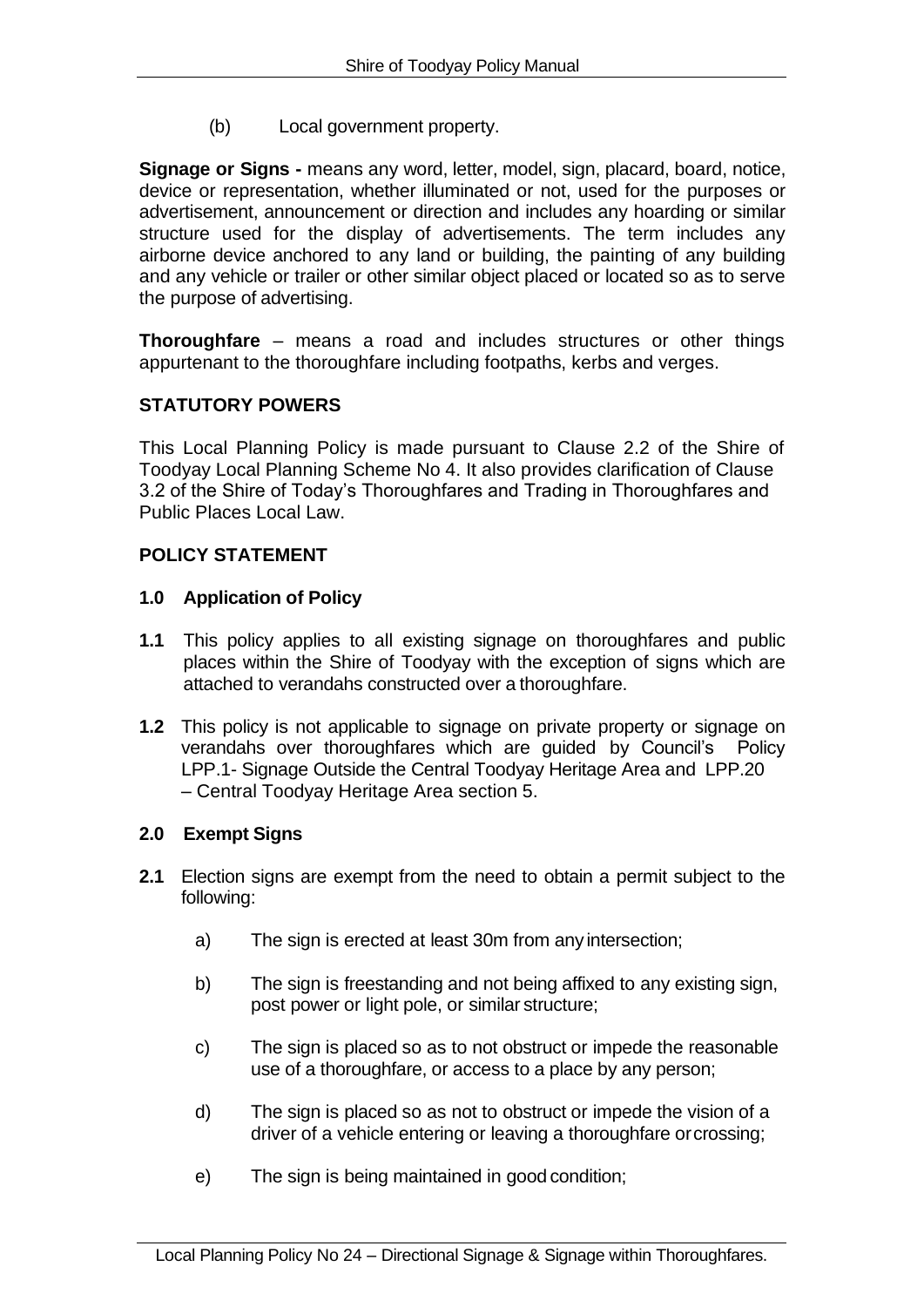- f) The sign is not being erected until the election to which it relates has been officially announced;
- g) The sign is removed within 24 hours of the close of polls on voting day;
- h) The sign is not placed within 100m of any works on the thoroughfare;
- i) The sign is securely installed;
- j) The sign is not an illuminated sign;
- k) The sign is not incorporating reflective or fluorescent materials; and
- l) The sign is not displaying only part of a message which is to be read with other separate signs in order to obtain the whole message.
- **2.2** Portable direction signs are exempt from the need to obtain a permit subject to the following:
	- a) The sign neither exceeds 500mm in height nor 0.5m² in area;
	- b) The sign is not placed on a footpath;
	- c) The sign is not in a location where, in the opinion of the local government, the sign is likely to obstruct lines of sight along a thoroughfare or cause danger to any person using the thoroughfare; and
	- d) The sign is not affixed on any natural feature, including a rock or tree, on a thoroughfare, or on any bridge or the structural approaches to a bridge.

#### **3.0 Directional Signs**

- **3.1** Maintenance and replacement costs of direction signs to a non-shire facility are the responsibility of the original sign applicant, their nominated representative or subsequent facility owner where ownership has changed.
- **3.2** The Shire of Toodyay must be satisfied that the proposed signage will perform a necessary function and will reflect the desired effect of directing traffic and is not merely an extended form ofadvertising.
- **3.3** Directional signage must relate to an approved land use orbusiness.
- **3.4** Directional signage that is positioned over a footpath on Stirling Terrace or at any location within the Toodyay town site will notbe supported.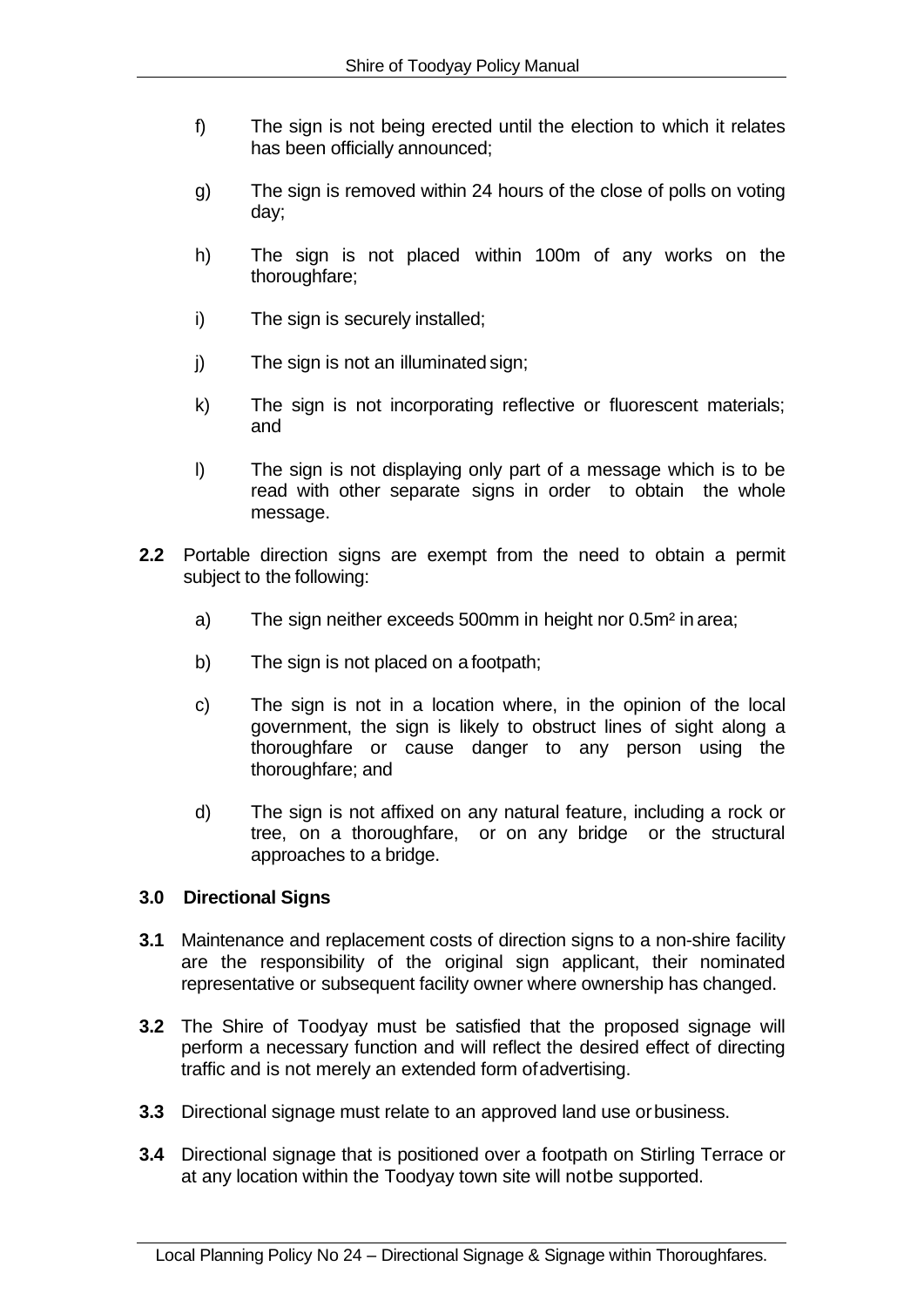- **3.5** Subject to compliance with clause 3.3 above, the placement/positioning of directional signage shall satisfy the following:
	- a) A maximum of four (4) directional signs per business shall be permitted; and
	- b) Stand alone directional signage will not be supported, except where situated opposite to a crossover that provides entry to a property.
- **3.6** Council will establish mini-information bays at the intersection of Harper Road and Anzac Terrace and Bindi Bindi Toodyay Road, adjacent to the cemetery, to erect directional signage. Only directional signage relating to tourist associated land uses will be permitted within these two locations.
- **3.7** All directional signage is to be at the applicants cost and is to be installed by the Shire of Toodyay. Directional signage erected will conform with the following standards:
	- a) Name plate signs must be a maximum height 150mm with a maximum length of 900mm.
	- b) Signs may be double sided if required.
	- c) Signs to be in white letters on a reflective bluebackground.
	- d) Signs must relate to an approved land use or business;and
	- e) The only information to be contained on the directional signage is the business name.
- **3.8** Procedure for applying for directional signage:
	- a) An application form for a permit for directional signage and details of the proposed wording must be completed and returned to the Shire of Toodyay.
	- b) The application will be referred to the Shire of Toodyay's Planning Department to ensure directional signage relates to an approved land use.
	- c) Application will be referred to the Shire of Toodyay Works Depot to cost works.
	- d) Applicants will be advised whether signs will be supported and given an estimate of costs.
	- e) Once payment is received the Shire of Toodyay will order and then erect signage.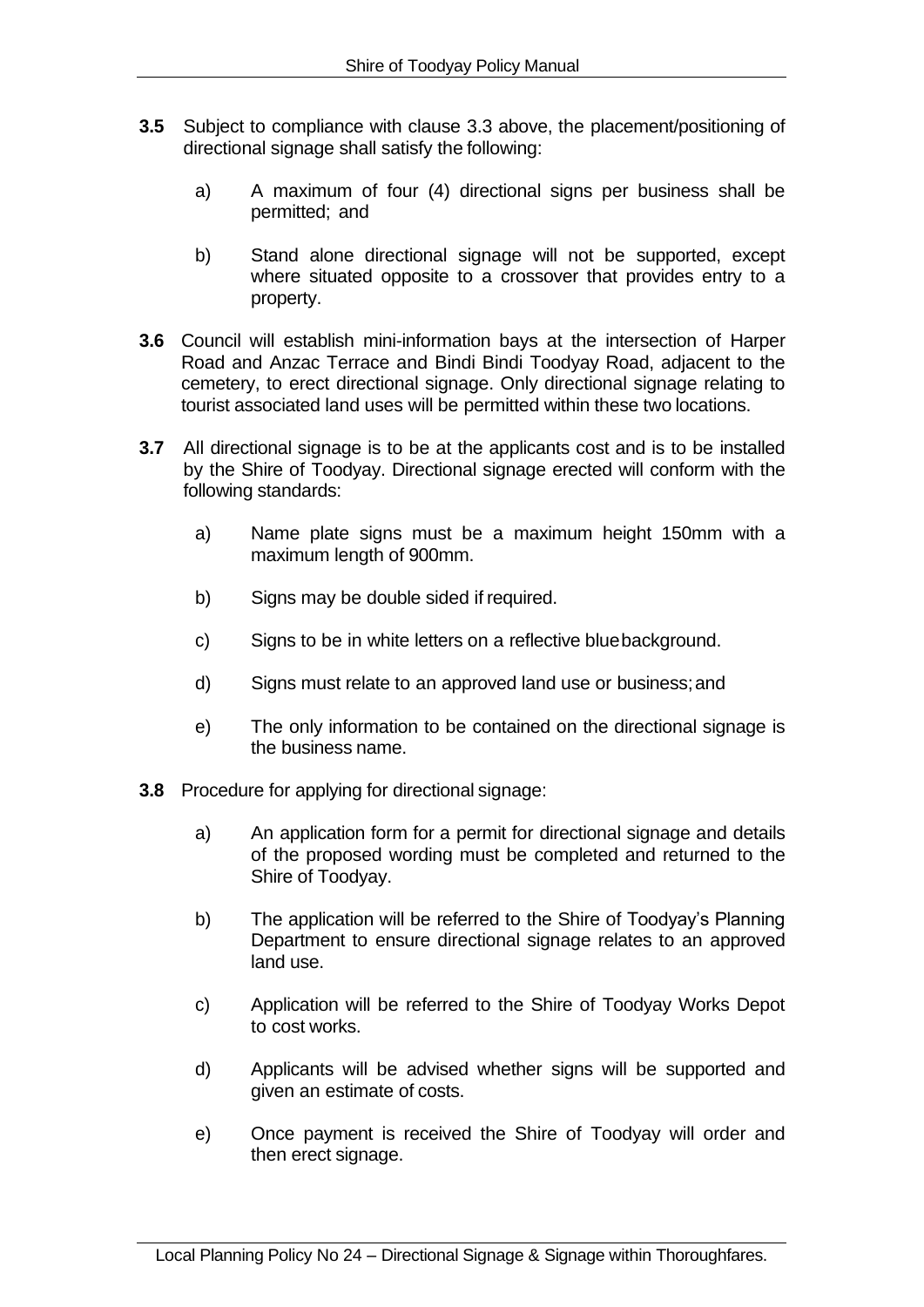### **4.0 Advertising signs**

**4.1** Advertising signs with the exception of 'election signs' will not be permitted within thoroughfares.

## **5.0 Main Roads**

**5.1** Any directional signage proposed on a Main Roads Western Australia controlled road will need to contact Main Roads Western Australia for approval.